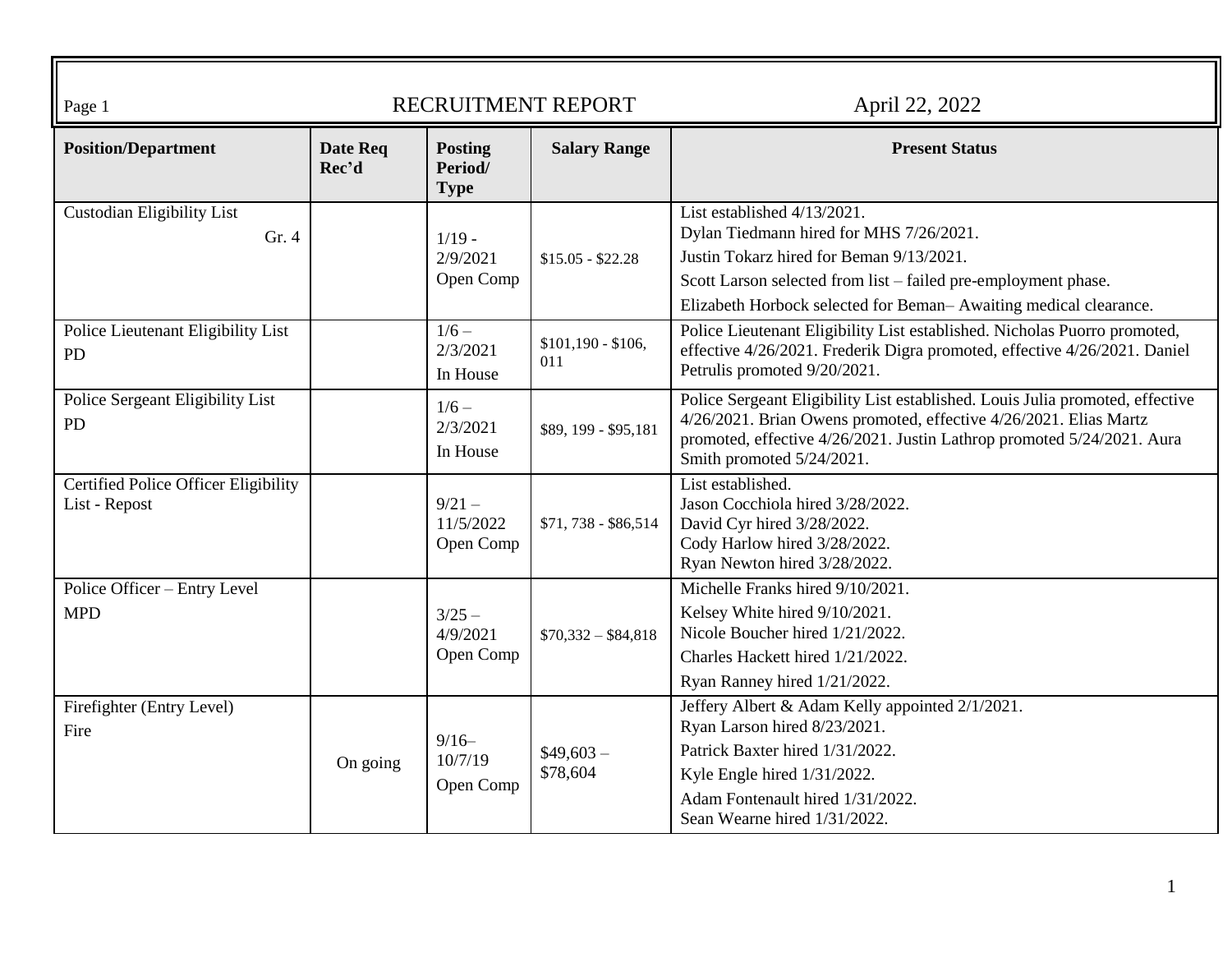| Battalion Chief - Eligibility List<br>Fire                           |            | $6/18 -$<br>7/16/2020<br>In House         | \$82,972.92 -<br>\$103,477.70<br>annual | Departmental Promotional List established 8/12/2020; 3 qualified<br>candidates. David Albert promoted 1/18/2021.<br>Drew France & Keith Clark promoted 10/18/2021.                                        |
|----------------------------------------------------------------------|------------|-------------------------------------------|-----------------------------------------|-----------------------------------------------------------------------------------------------------------------------------------------------------------------------------------------------------------|
| Fire Lieutenant – Eligibility List                                   |            | $6/18 -$<br>7/16/2020<br>In House         | \$72,532.94 -<br>\$91,967.60<br>annual  | Departmental Promotional List established 8/13/2020; 10 qualified<br>candidates. Daniel Canevari promoted from list 1/18/2021. William<br>O'Donnell promoted 1/5/2022. Joshua Bellamo promoted 1/12/2022. |
| Custodian<br>PD<br>Gr. 4                                             | 7/16/2021  | $9/28 -$<br>10/7/2021<br>In House         | $$15.05 - $22.28$                       | (W. Santiago) 1 internal candidate withdrew from process.                                                                                                                                                 |
| Land Records/ Special Projects<br><b>Town Clerk</b><br>Gr. 8         | 9/10/2021  | $9/28 -$<br>10/7/2021<br>In House         | $$22.59 - $33.46$                       | (M. Lisitano) Gabrielle Formato promoted 2/7/2022.                                                                                                                                                        |
| <b>Light Equipment Operator</b><br><b>PW</b><br>Gr. 8                | 9/21/2021  | $9/22 -$<br>10/1/2021<br>In House         | $$22.59 - $33.46$                       | (P. Higgins) Sergio Concentino & Colby Fitzpatrick promoted 11/22/2021.<br>Devin Fitzpatrick promoted 3/7/2022.                                                                                           |
| Truck Driver Eligibility List<br>Gr. 7<br><b>PW</b>                  |            | $9/22 -$<br>10/13/2021<br>Open-<br>Comp   | $$20.82 - $30.79$                       | Truck Driver Eligibility List established 12/9/2021.<br>Carmelo Morello hired 4/11/2022.<br>2 applicants withdrew.<br>1 applicant failed pre-employment medical.                                          |
| <b>Account Clerk III</b><br>Gr. 8<br>Finance                         | 11/22/2021 | $\frac{2}{15}$ –<br>2/25/2022<br>In House | $$22.59 - $33.46$                       | (M. Morello) Judith Liseo transfer within the department, effective<br>4/18/2022.                                                                                                                         |
| Administrative Secretary III<br>PD<br>Gr. 8                          | 10/8/2021  | $10/27 -$<br>11/5/2021<br>In House        | $$22.59 - $33.46$                       | (R. Perichi) Stacy Wilson-Scarrozza promoted 2/28/2022.                                                                                                                                                   |
| <b>Administrative Secretary III</b><br><b>Tech Services</b><br>Gr. 8 | 12/17/2021 | $\frac{1}{19}$<br>1/28/2022<br>In House   | $$22.59 - $33.46$                       | (C. Milardo) LeeAnne Lombardo promoted 2/22/2022.                                                                                                                                                         |
| <b>Community Health Educator</b><br>Health<br>Gr. 11                 | 12/17/2021 | $1/19-$<br>1/28/2022<br>In House          | $$28.05 - $41.52$                       | (L. Carta) Daisy Hernandez in pre-employment phase.                                                                                                                                                       |
| Building Superintendent $II - Pool$<br>Rec.<br>Gr. 7                 |            | $10/26 -$<br>11/4/2021<br>In House        | $$20.82 - $30.79$                       | (New Position) Recruitment closed out due to job description change.                                                                                                                                      |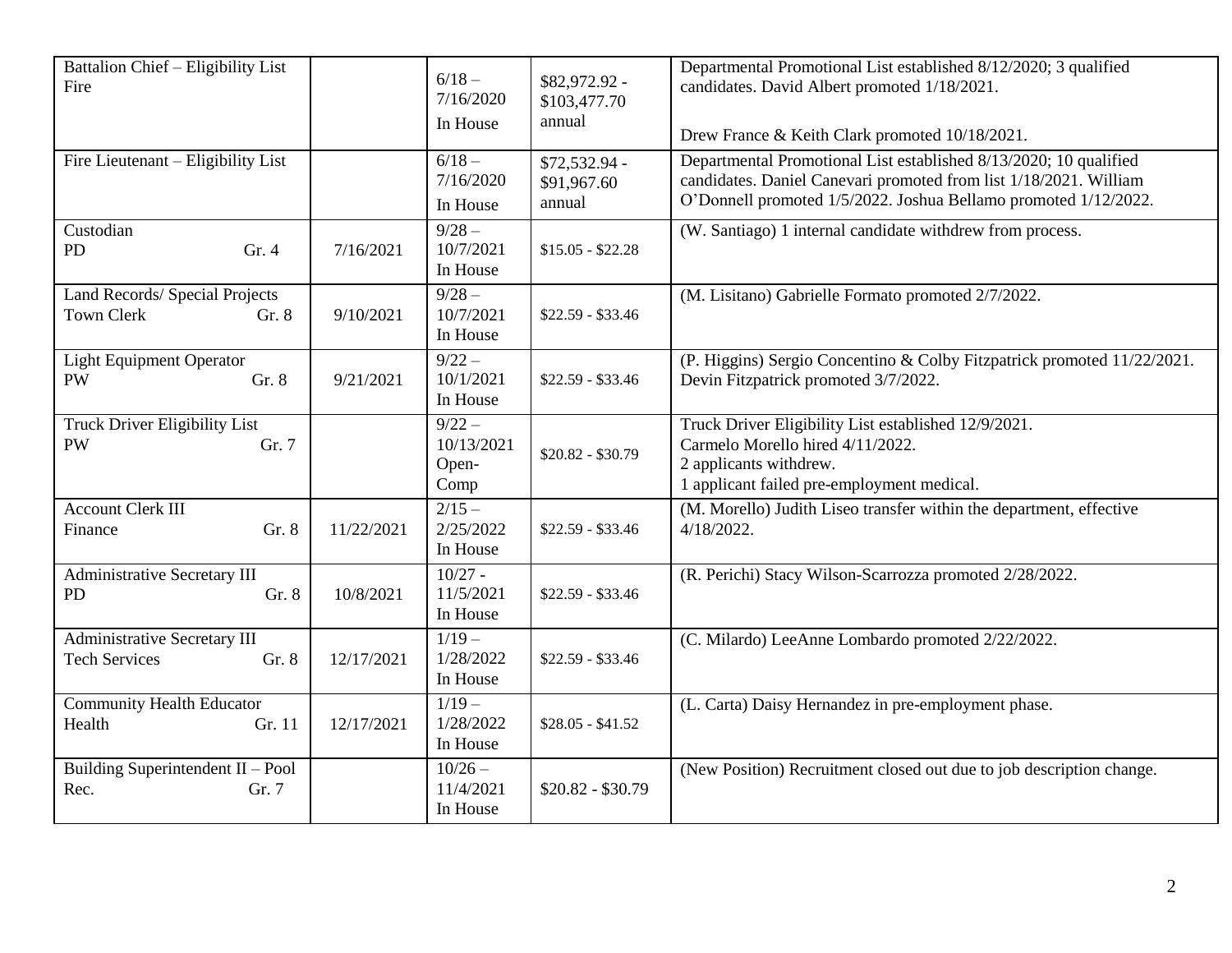| Central Comm.<br>12/15/2021<br>Gr. 10<br>11/9/2021<br>$$24.42 - $36.11$<br>In House                                                             |  |
|-------------------------------------------------------------------------------------------------------------------------------------------------|--|
|                                                                                                                                                 |  |
| $10/29 -$                                                                                                                                       |  |
| Deputy Chief of Police<br>(M. Timbro) Richard Davis promoted 2/7/2022.<br>$$103,459$ -<br>11/19/2021<br>\$153,088<br><b>PD</b><br>10/18/2021    |  |
| Annually<br>In House                                                                                                                            |  |
| Park Maintainer $\overline{II} - 3$ vacancies<br>(R. Coccamo, J. Garafolo & New Position)                                                       |  |
| Travis Khol promoted 4/18/2022.<br><b>PW</b><br>Gr.6                                                                                            |  |
| $$18.97 - $28.08$<br>11/22/2021<br>Joseph DosReis promoted 4/18/2022.                                                                           |  |
| Joseph Pasculano promoted 4/18/2022.                                                                                                            |  |
| $12/20 -$<br>Truck Driver $-3$ vacancies<br>(Consentino, Fitzpatrick, Murphy) No internal candidates. PW selecting                              |  |
| <b>PW</b><br>Gr. 7<br>12/30/2021<br>from active Eligibility List.<br>11/23/2021<br>$$20.82 - $30.79$                                            |  |
| In House                                                                                                                                        |  |
| Zoning/Blight Enforcement<br>(R. Bia) Thomas Hazel hired 4/4/2022.<br>$1/11 -$                                                                  |  |
| $$61,276$ -<br>Officer<br>2/1/2022<br>11/23/2021<br>\$90,604<br><b>UPSEU Gr. 11</b><br>Land Use                                                 |  |
| In House<br>Annually                                                                                                                            |  |
| $2/15 -$<br>Civilian Dispatcher<br>(J. Figueroa) No internal candidates.                                                                        |  |
| 2/25/2022<br>Central Comm.<br>Gr. 8<br>11/1/2022<br>\$22.59 - \$33.46                                                                           |  |
| In House                                                                                                                                        |  |
| Civilian Dispatcher<br>$3/18 -$<br>(J. Figueroa) 4 qualified candidates sent to department for interview.                                       |  |
| Central Comm.<br>Gr. 8<br>4/8/2022<br>11/1/2022<br>\$22.59 - \$33.46                                                                            |  |
| Open Comp<br>Custodian<br>$3/9-$                                                                                                                |  |
| (S. Flynn) Quinn Drake transfer, effective 4/25/2022.<br>3/18/2022<br>2/11/2022<br>$$15.35 - $22.73$                                            |  |
| Gr.4<br>Recreation<br>In House                                                                                                                  |  |
| $3/9-$<br>(J. DellaCamera) No internal candidates.<br>Master Mechanic                                                                           |  |
| 3/18/2022<br><b>PW</b><br>Gr. 10<br>11/23/2021<br>$$26.24 - $38.83$                                                                             |  |
| In House                                                                                                                                        |  |
| $4/20 -$<br>Master Mechanic<br>(J. DellaCamera) Accepting applications.                                                                         |  |
| 5/11/2022<br><b>PW</b><br>Gr. 10<br>11/23/2021<br>$$26.24 - $38.83$                                                                             |  |
| Open Comp                                                                                                                                       |  |
| $3/9-$<br>(F. Kesten) No qualified internal candidates.<br>Meter Monitor, Collections &<br>3/18/2022<br>Repair<br>3/4/2022<br>$$18.97 - $28.08$ |  |
| Parking<br>Gr. 6<br>In House                                                                                                                    |  |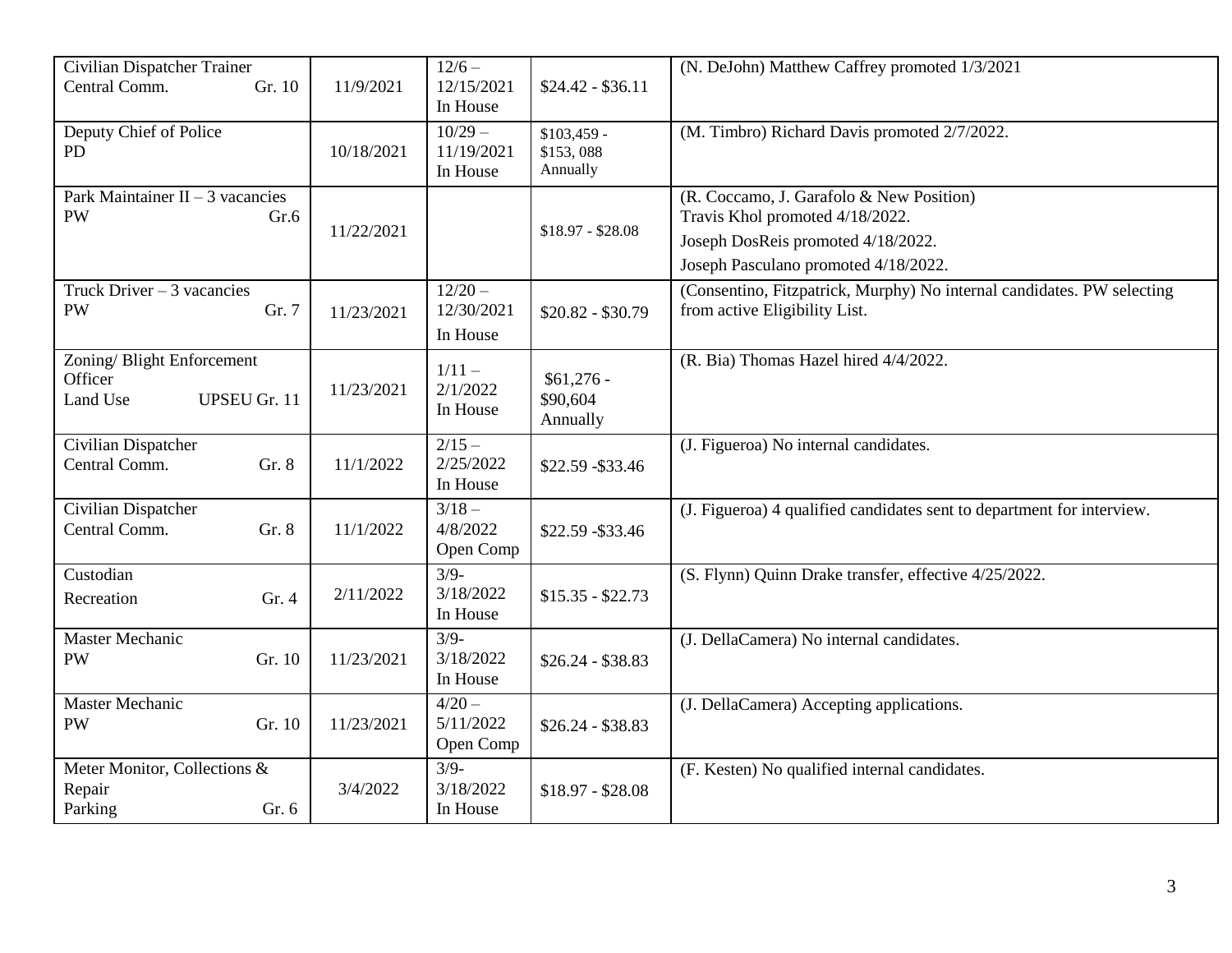| Meter Monitor, Collections &<br>Repair<br>Parking | Gr. 6 | 3/4/2022  | $4/20 -$<br>5/11/2022<br>Open Comp | $$18.97 - $28.08$       | (F. Kesten) Accepting applications.                                 |
|---------------------------------------------------|-------|-----------|------------------------------------|-------------------------|---------------------------------------------------------------------|
| Program/Budget Analyst<br><b>PW</b>               | Gr. 9 | 2/23/2022 | $3/9-$<br>3/18/2022<br>In House    | $$24.42 - $36.11$       | (L.Cyranowicz) 2 applications sent to department head to interview. |
| Tax Clerk<br>Tax                                  | Gr. 7 | 2/3/2022  | $2/15 -$<br>2/25/2022<br>In House  | $$20.82 -$<br>\$25.2022 | (L. Cockrell) Kiarra Bennett promoted 4/18/2022.                    |
| Truck Driver Eligibility List<br><b>PW</b>        | Gr. 7 |           | $4/20 -$<br>5/11/2022<br>Open Comp | $$20.82 -$<br>\$25.2022 | Accepting applications.                                             |
| Utility Worker II<br>W&S                          | Gr. 6 | 3/4/2022  | $3/9-$<br>3/18/2022<br>In House    | $$18.97 - $28.08$       | $(J. C$ rescimano) 1 internal candidate – withdrew.                 |
| <b>Utility Worker II</b><br>W&S                   | Gr. 6 | 3/4/2022  | $4/20 -$<br>5/11/2022<br>Open Comp | $$18.97 - $28.08$       | (J. Crescimano) accepting applications.                             |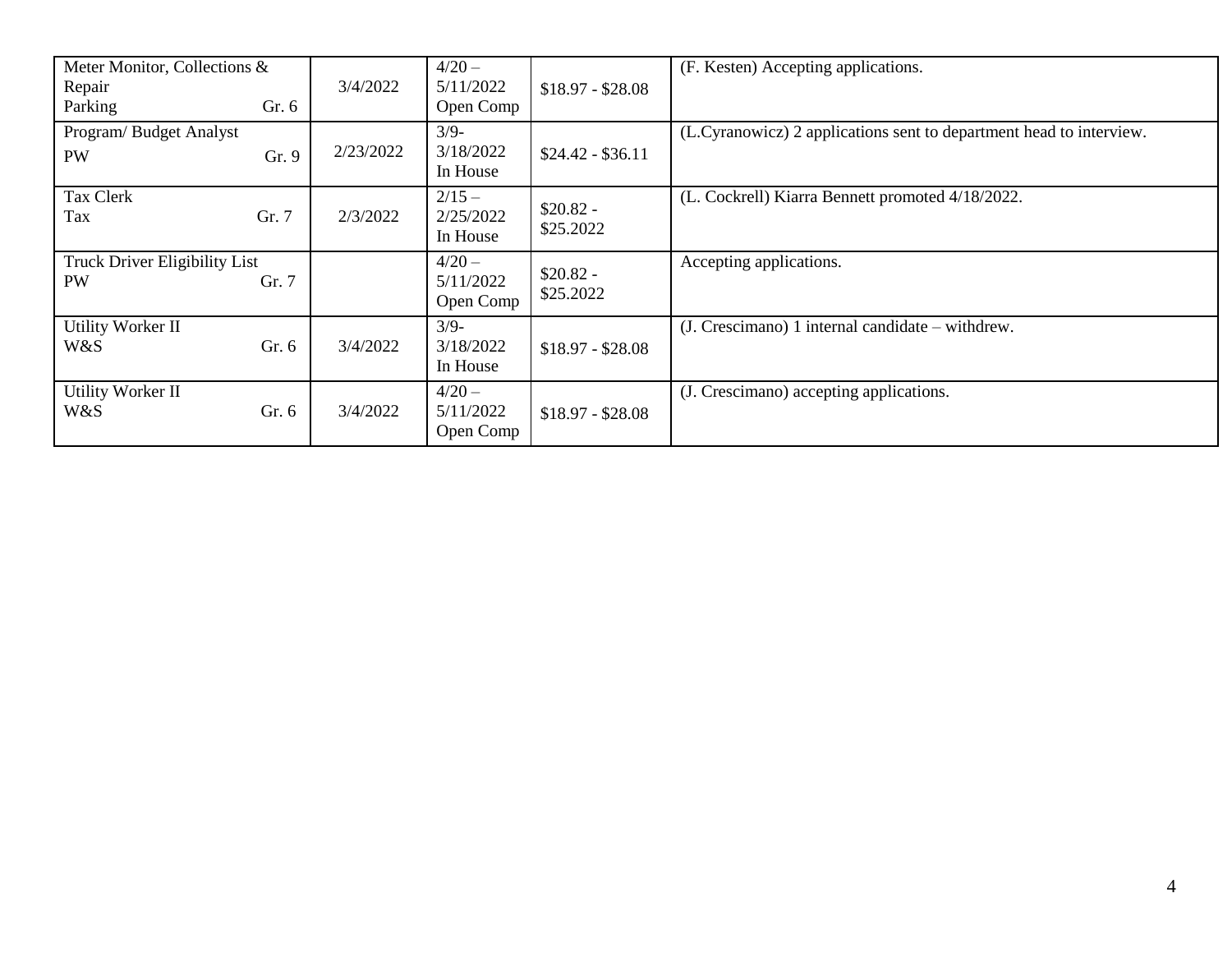Page 4 **BOARD OF EDUCATION** RECRUITMENT REPORT April 22, 2022

| <b>Position/Department</b>                                                  | Date Req<br>Rec'd | <b>Posting</b><br>Period/<br><b>Type</b> | <b>Salary Range</b> | <b>Present Status</b>                                                                                                                                                                                                                                                                                                                                                                                  |
|-----------------------------------------------------------------------------|-------------------|------------------------------------------|---------------------|--------------------------------------------------------------------------------------------------------------------------------------------------------------------------------------------------------------------------------------------------------------------------------------------------------------------------------------------------------------------------------------------------------|
| Cafeteria Worker Eligibility List<br><b>BOE</b><br>Gr. 3                    |                   | $9/22 -$<br>10/13/2021<br>Open Comp      | $$13.54 - $20.06$   | Eligibility List established 12/9/2021.<br>Rachel Darling – Spencer (20hrs) – hired 3/14/2022.<br>Kyndra Carr – Bielefield (20hrs) – failed medical pre-employment.<br>Marty Borent - Lawrence (30hrs) declined conditional offer.<br>Alicia Moody - Bielefield (20hrs) - hired 4/4/2022.<br>Mark Sbona - Lawrence (30hrs) - hired 4/4/2022.<br>Douia Salmi – MHS (25hrs) – undergoing pre-employment. |
| School Nurse - MHS<br>Gr. 11<br><b>BOE</b>                                  | 11/12/2020        | $12/14 - 12$<br>23/2020<br>In House      | $$27.50 - $40.71$   | (T. Flanigan) No internal candidates. Eligibility List established.                                                                                                                                                                                                                                                                                                                                    |
| Cafeteria Worker I - Spencer (20<br>hrs)<br><b>BOE</b><br>Gr. 3             | 7/23/2021         | $8/6 -$<br>8/17/2021<br>In House         | $$13.54 - $20.06$   | (M. Herring) No internal candidates. Rachel Darling hired 3/14/2022.                                                                                                                                                                                                                                                                                                                                   |
| Admin Sec III-Tech Services<br><b>BOE</b><br>Gr. 8                          | 6/24/2021         | $7/9/ -$<br>7/19/2021<br>In House        | $$22.59 - $33.46$   | (New Position) No internal candidates passed promotional testing. Danielle<br>Gagnon-Smith being hired from Eligibility List.                                                                                                                                                                                                                                                                          |
| Campus Safety Officer - Beman<br><b>BOE</b><br>Gr. 8                        | 7/23/2021         | $8/2 -$<br>8/11/2021<br>In House         | $$22.59 - $33.46$   | (New Position) 1 internal candidate – failed interview.<br>Jeffery Adgers selected from Eligibility List – Conditional being sent.                                                                                                                                                                                                                                                                     |
| <b>Campus Safety Officer Eligibility</b><br>List<br><b>BOE</b><br>Gr.8<br>8 |                   | $9/22 -$<br>10/13/2021<br>Open Comp      | $$22.59 - $33.46$   | List established by BOE 2/9/2022.                                                                                                                                                                                                                                                                                                                                                                      |
| School Custodian I - WWMS w/<br>transition to Beman<br><b>BOE</b><br>Gr. 4  | 5/4/2021          | $7/13 -$<br>7/22/2021<br>In House        | $$15.35 - $22.73$   | (L. Jonas) no internal candidates. Scott Larson selected from active Eligibility<br>List – failed pre-employment.<br>Adam Buljajewski selected from active Eligibility List hired 2/7/2022.                                                                                                                                                                                                            |
| Account Clerk $II - PT$ – Facilities<br><b>BOE</b><br>Gr. 6                 | 9/3/2021          | $9/22 -$<br>10/1/2021<br>In House        | $$18.97 - $28.08$   | (T. Zawisa) no internal candidates.<br>Position needs to post externally – working with BOE for transition.                                                                                                                                                                                                                                                                                            |
| Administrative Secretary III<br><b>Eligibility List</b>                     |                   | $9/22 -$<br>10/13/2021                   | $$22.59 - $33.46$   | List Established 1/19/2022.<br>Danielle Gagnon-Smith hired 4/18/2022.                                                                                                                                                                                                                                                                                                                                  |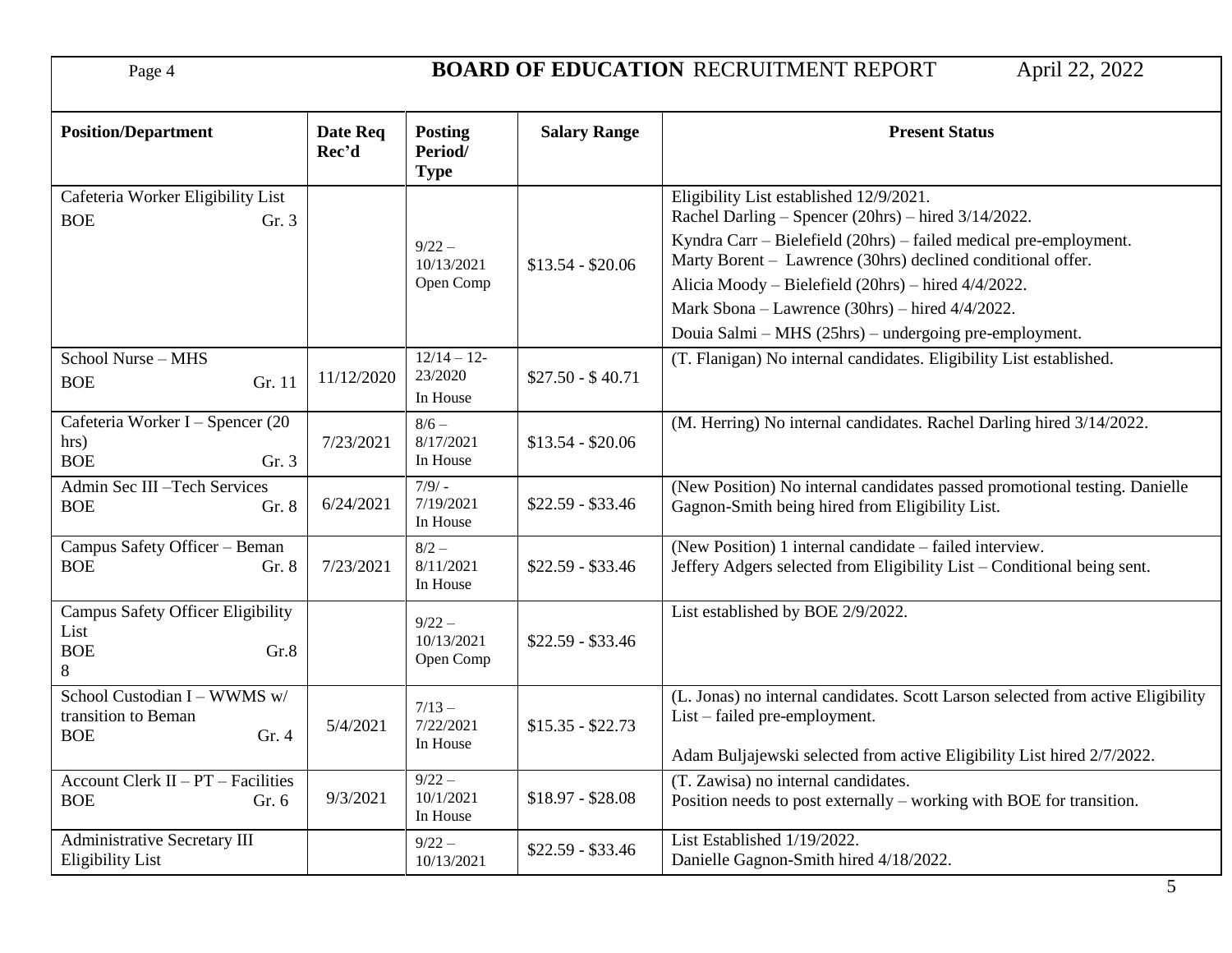| Gr. 8                                                                       |            | Open Comp                         |                   | Irene Rosa hired 5/2/2022.                                                                                                                                                               |
|-----------------------------------------------------------------------------|------------|-----------------------------------|-------------------|------------------------------------------------------------------------------------------------------------------------------------------------------------------------------------------|
| Human Resources Clerk<br>NONBARG-Piggy Gr. 7<br><b>BOE</b>                  | 8/13/2021  | $9/3 -$<br>9/24/2021<br>Open Comp | $$20.82 - $30.79$ | (S. Libby) Applications sent to BOE for review on 3/24/2022. Waiting for<br>recommendation.                                                                                              |
| School Custodian I - Beman<br><b>BOE</b><br>Gr. 4                           | 9/20/2021  | $9/28 -$<br>10/7/2021<br>In House | $$15.35 - $22.73$ | (New Position) No internal candidates. Elizabeth Horbock hired from active<br>Eligibility List.                                                                                          |
| School Secretary III - Moody<br><b>BOE</b><br>Gr. 7                         | 9/15/2021  | $9/22 -$<br>10/1/2021<br>In House | $$20.82 - $30.79$ | (E. Stevenson) qualified internal candidates withdrew from process. BOE<br>interviewed interested active Eligibility List candidates – requesting position<br>be reposted to the public. |
| <b>Administrative Secretary III</b><br>Gr. 8<br><b>BOE-CAO</b>              | 11/1/2021  | $1/24 -$<br>2/3/2022<br>In House  | $$22.59 - $33.46$ | (J. Rossi) Yvonne Kitchell being promoted, effective 7/1/2022.                                                                                                                           |
| <b>Administrative Secretary III</b><br><b>BOE-MHS Guidance</b><br>Gr. 8     |            |                                   | $$22.59 - $33.46$ | (New Position) Closed out per union & BOE.                                                                                                                                               |
| <b>Administrative Secretary III</b><br><b>BOE</b> - Pupil Services<br>Gr. 8 | 11/23/2021 | $1/24-$<br>2/3/2022<br>In House   | $$22.59 - $33.46$ | (K. Famigeletti) Working with BOE to assist posting due to transition period.<br>1 internal candidate, did not pass interview. Irene Rosa being hired from<br>Eligibility List.          |
| Cafeteria Worker $I - 30$ hrs<br>Gr. 3<br><b>BOE</b> - Lawrence             | 11/1/2021  | $1/24-$<br>2/3/2022<br>In House   | $$13.54 - $20.06$ | (L. Kurek) Working with BOE to assist posting due to transition period.<br>No internal candidates. Mark Sbona hired from active eligibility list.                                        |
| Cafeteria Worker II - 25hrs<br>Gr.4<br>$BOE - MHS$                          | 11/3/2021  | $1/24-$<br>2/3/2022<br>In House   | $$15.35 - $22.73$ | (P. Tyaack) Working with BOE to assist posting due to transition period.<br>No internal candidates. Douia Salmi selected from eligibility list.                                          |
| Campus Safety Officer - Night<br>$BOE - Beman$<br>Gr. 8                     | 11/13/2021 | $1/24-$<br>2/3/2022<br>In House   | $$22.59 - $33.46$ | (New Position) Working with BOE to assist posting due to transition period.<br>No internal candidates. Suraj Gunpat being selected from active eligibility list.                         |
| School Custodian I<br><b>BOE</b> – Central Office<br>Gr.4                   | 11/2/2021  | $1/24-$<br>2/3/2022<br>In House   | $$15.35 - $22.73$ | (R. Leighton) Working with BOE to assist posting due to transition period.<br>Joseph Belin transfer, effective 3/21/2022.                                                                |
| School Custodian I<br><b>BOE-Lawrence</b><br>Gr. 4                          | 10/8/2021  | $1/24-$<br>2/3/2022<br>In House   | $$15.35 - $22.73$ | (G. Fudge) candidates sent to BOE for interview on 4/7/2022.                                                                                                                             |
| School Nurse Eligibility List<br>REPOST #4                                  |            | $11/18 -$<br>12/9/2021            | $$28.05 - $41.52$ | List established 1/5/2022.<br>Jenny Royer hired 3/28/2022.                                                                                                                               |